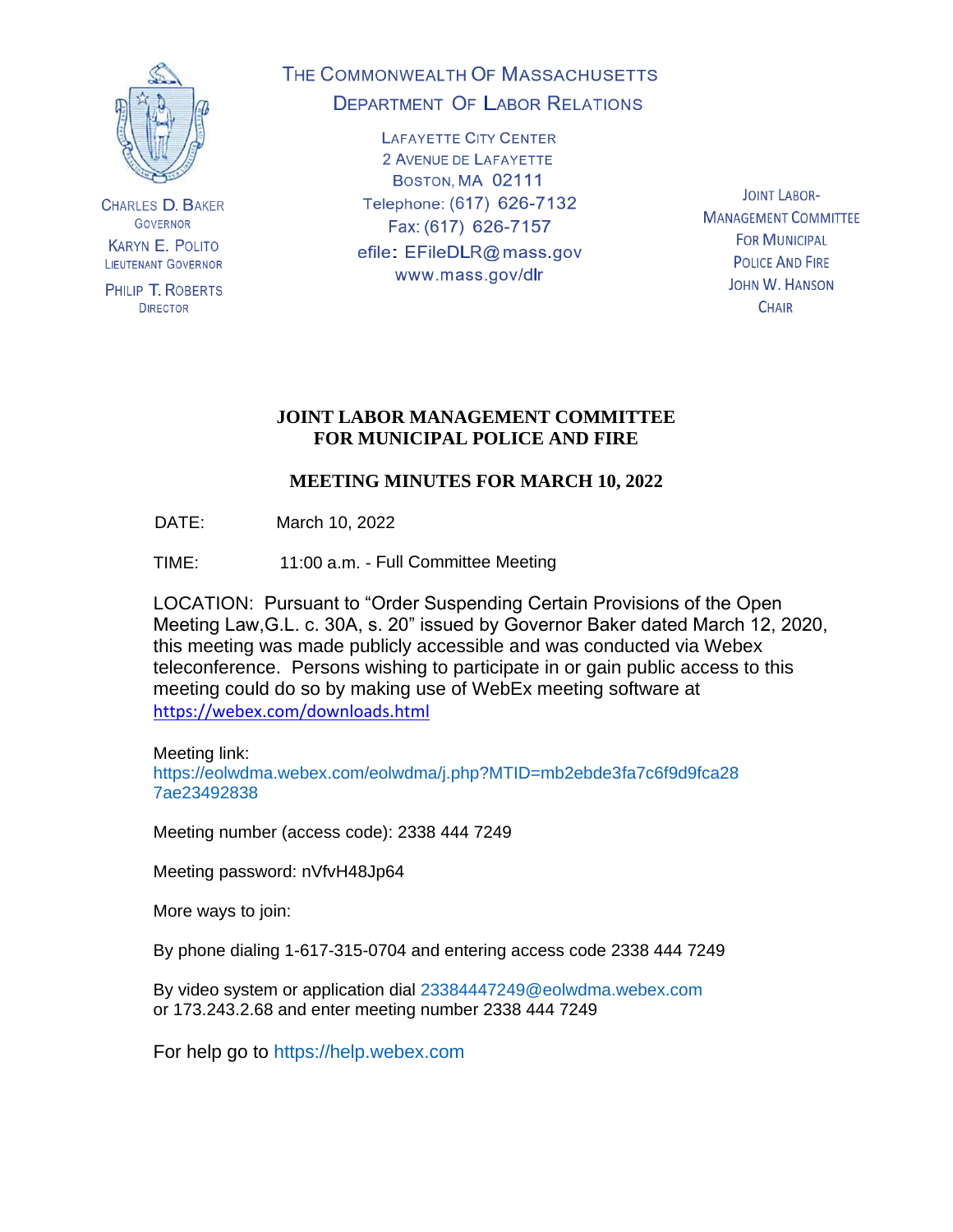**Committee Members Present:** Chairman Hanson; Police**:** Perreira; Management: Goldsmith, Ansaldi; Fire: M. Reddy.

**Alternates Present:** Fire: Keene, Cross; Police: Nelson, T. Reddy, Gibney, Calderone, Pedrini, Gibney; Management: Frederickson, Bain, McCall, Mazzucco

**Staff Present:** Cummings**,** Driscoll**,** Hubley, Morgado.

**Others Present:** Philip Roberts (DLR); Dave Koffman (MMA).

#### **OPEN SESSION**

Chairman Hanson called the meeting to order at 11:05 A.M.

The meeting was recorded by Chairman Hanson.

- o *Administrative updates:*
	- $\circ$  Vote to accept the full Committee meeting minutes from February 10, 2022.

**Motion by M. Reddy, seconded by Goldsmith: to accept the minutes from the Committee meeting on February 10, 2022.**

#### **The Motion passed unanimously.**

o Chairman Hanson updated the Committee regarding remote proceedings and suggested that investigations and mediations would remain remote and that, at some point, 3(a) hearings might be conducted on a case by case basis.

#### *Review and Act on the following Petition, Jurisdiction and Awaiting Funding List (AFL) Cases*

1. JLM-21-8838 Sudbury Patrol GD, DC Funded/Remove

Mr. Driscoll briefed the Committee.

#### **Motion by Goldsmith, seconded by Perreira: to remove the case from the Committee's docket as the contract has been funded by the Town.**

#### **The Motion passed unanimously.**

| GD, DC<br>2. JLM-22-9017<br><b>Belmont Superiors</b> | Vote on Jurisdiction |
|------------------------------------------------------|----------------------|
|------------------------------------------------------|----------------------|

Mr. Cummings briefed the Committee.

**Motion by Perreira, seconded by Goldsmith: to take jurisdiction in the case of the Belmont Police Superior Officers Association and the Town of Belmont, JLM-22- 9017.**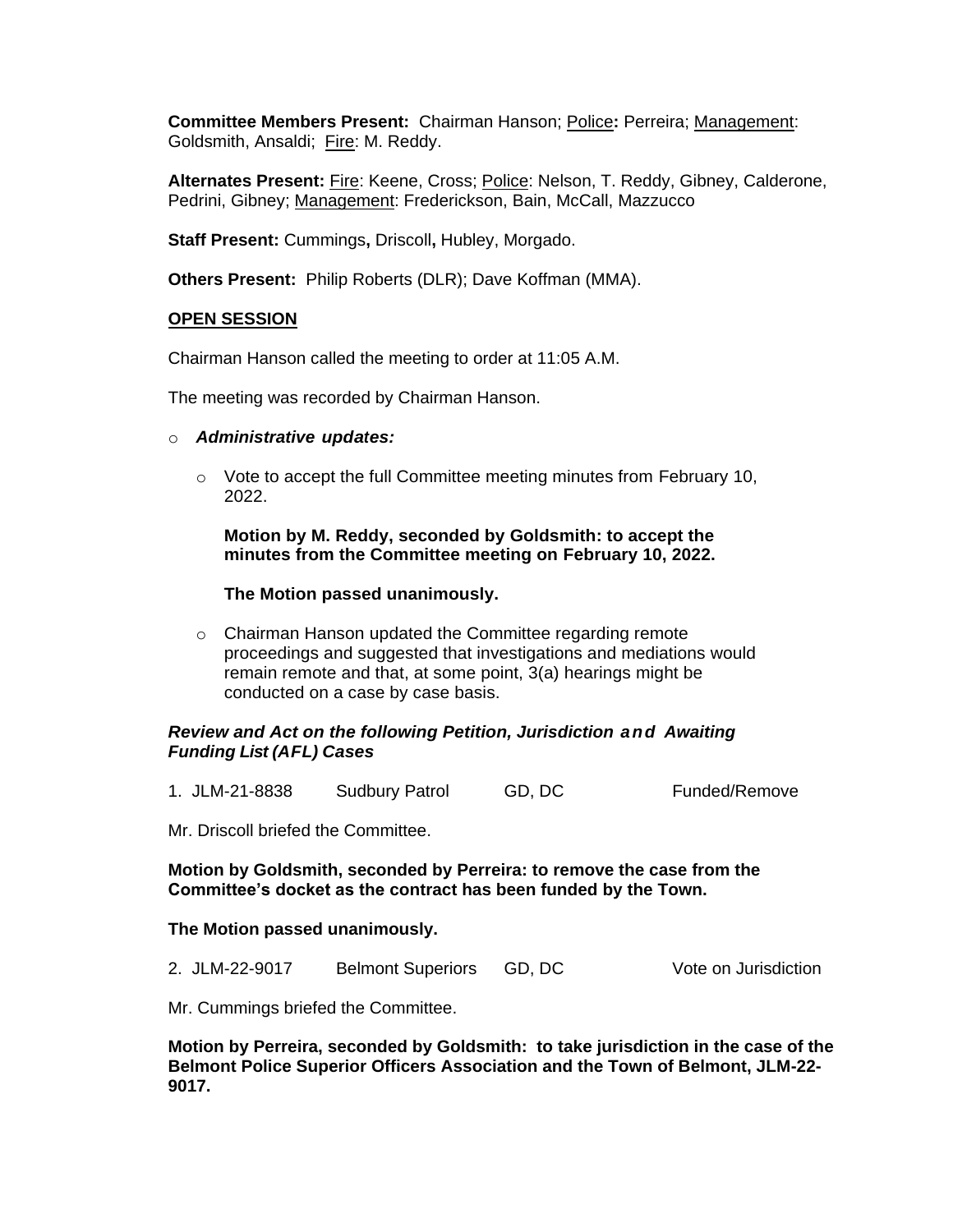**The Motion passed unanimously.**

**Motion by Andrews, seconded by Goldsmith: to assign the following Committee members to the case of Belmont Police Superior Officers Association and the Town of Belmont, JLM-22-9017: Perreira/Kenneally for Police and Kathleen Johnson for Management or substitutes as so designated and approved by the Police and Management Chairs respectively.**

**The Motion passed unanimously.**

3. JLM-22-9017 East Longmeadow Police GD, DC Vote on Jurisdiction

Mr. Cummings briefed the Committee.

**Motion by Perreira, seconded by Goldsmith: to take jurisdiction in the case of the East Longmeadow Police, Local 482 IBPO and the Town of East Longmeadow, JLM-22-9084**.

**The Motion passed unanimously.**

**Motion by Andrews, seconded by Goldsmith: to assign the following Committee members to the case of East Longmeadow Police, Local 482 IBPO and the Town of East Longmeadow, JLM-22-9017: Perreira/Pedrini for Police and Mahoney for Management or substitutes as so designated and approved by the Police and Management Chairs respectively.**

**The Motion passed unanimously.**

| 4. JLM-21-8587 | <b>Halifax Police</b> | GD, DC | Move to Awaiting Funding |
|----------------|-----------------------|--------|--------------------------|
|                |                       |        |                          |

Mr. Driscoll briefed the Committee.

**Motion by Perreira, seconded by Goldsmith: to move the case to the Awaiting Funding List.**

**The Motion passed unanimously.**

5. JLM-21-8633 Wilbraham Fire GD, JOEH Tentative Agreement

Mr. Hubley briefed the Committee and reported that the MOA has not yet been fully ratified.

No Action.

6. JLM-21-8682 Cohasset Fire GD,JOEH Vote to Arbitration

#### **Mr. M. Reddy made a Motion to move the case to arbitration. The motion did not receive a second.**

Mr. Reddy believed that there had been agreement on the 3(a) Panel to move the case to arbitration. Mr. Hanson read from a letter addressed to the Committee by Cohasset's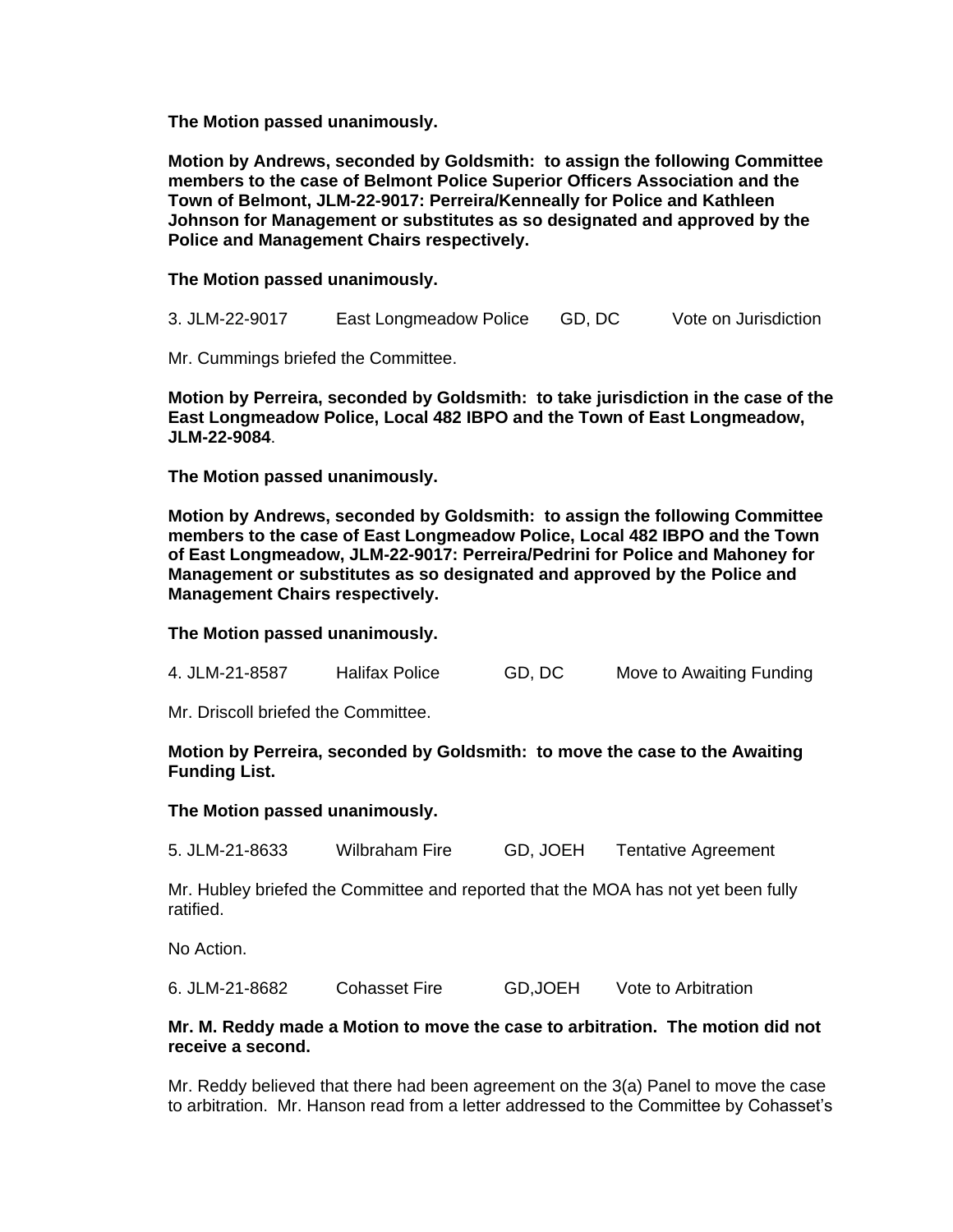labor counsel, John Clifford (see attached letter). In general, the letter objected to the Committee taking jurisdiction and moving the case to arbitration. Mr. Mazzucco said that the Committee needs time to review the letter. Mr. Hanson suggested that the letter needs to be reviewed and the union needs a chance to respond. Ms. Goldsmith suggested continuing this agenda item to the next meeting.

Chairman Hanson called for a motion.

#### **Motion by Mazzucco, seconded by Hanson: to postpone action on the Cohasset Fire case until the meeting of March 24 at which time action will be taken by the Committee.**

Discussion followed. Mr. T. Reddy thought the motion was unfair. Mr. Hanson stated that the Committee is not setting a precedent. Mr. Keene said that the town's letter indicated it would not meet with the union. Mr. Perreira asked Chairman Hanson to withdraw his second and Mr. Hanson replied that he would not do so and noted that he would not change his view on the issues presented for arbitration. Mr. Hanson said that he would do the same thing if the union presented the letter.

Mr. Cross asked for a vote today. Mr. Perreira objected to the motion. Mr. M.Reddy objected to the motion. Mr. Nelson objected. Mr. Bain suggested a motion to table the matter until the next meeting.

Mr. Hanson called for a vote on the main motion.

#### **The Motion passed by a 2-1 margin with Ms. Goldsmith and Mr. Hanson voting in the affirmative and Mr. M.Reddy voting against.**

Chairman Hanson directed the parties to schedule a mediation session with staff and committee members prior to the next Committee meeting.

7. JLM-21-8756 Canton Fire JOEH/DJM Move to Awaiting Funding

Mr. Morgado briefed the Committee.

#### **Motion by M.Reddy, seconded by Goldsmith: to move the case to the Awaiting Funding List.**

#### **The Motion passed unanimously.**

8. JLM-21-8919 Sudbury Fire JOEH/GD Change Committee Member

Management designated Mr. Ansaldi as the assigned Committee member for this case.

9. JLM-20-8249 Framingham Fire GD, JOEH Funded/Remove

Mr. Driscoll briefed the Committee.

**Motion by M.Reddy, seconded by Goldsmith: to remove the case from the Committee's docket as the contract has been funded by the City.**